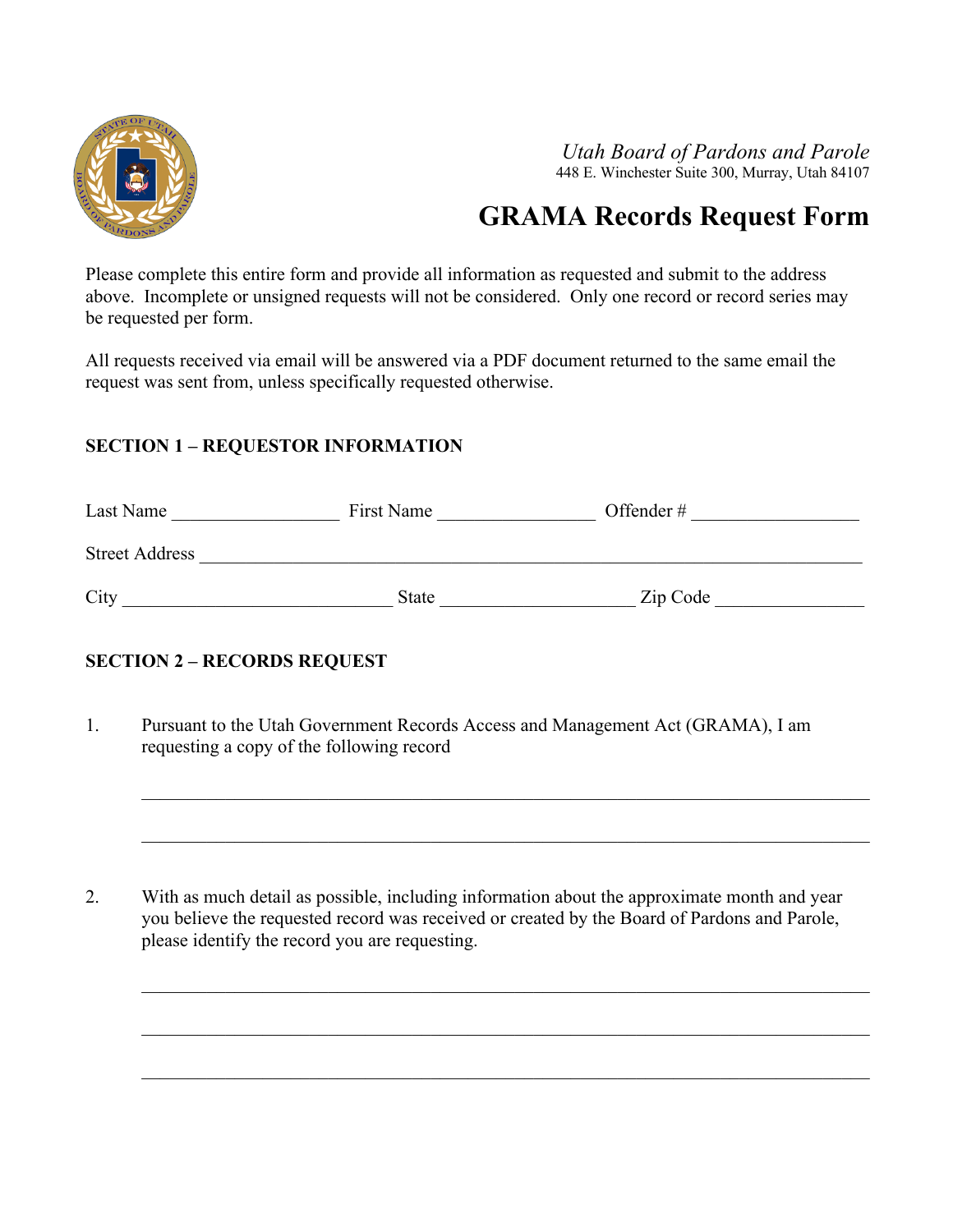## **SECTION 3 – REQUESTOR'S LEGAL AUTHORITY TO RECEIVE RECORD**  (*Mark all that apply*)

- 1. I am requesting a record that I believe is a **Public** record
- 2. I am requesting a record that I believe is a **Private** record, **and** I am the **subject** of the requested record or an individual specified in Utah Code Annotated §63G-2-202(1) or (2). *Please provide documentation where appropriate.*
- 3. I am requesting a record which I provided to BOPP.
- 4. I have an order from a court of competent jurisdiction which authorizes release of the record (Note: A copy of the Order **must** accompany the GRAMA request).

## **SECTION 4 – FEE WAIVER**

I hereby request that copies of these records be provided without charge based upon Utah Code Annotated §63G-2-203(4)(c) – (*Mark all that apply and explain how you meet the criteria and attach documentation as needed to support your claim*)

- 1. Releasing the record primarily benefits the public rather than a person
- 2. I am the subject of the record, or an individual specified in Subsection 63G-2-202(1) or (2)

 $\_$  , and the set of the set of the set of the set of the set of the set of the set of the set of the set of the set of the set of the set of the set of the set of the set of the set of the set of the set of the set of th

- 3. My legal rights are directly implicated by the information in the record, and I am impecunious
- 4. Other (*please specify*)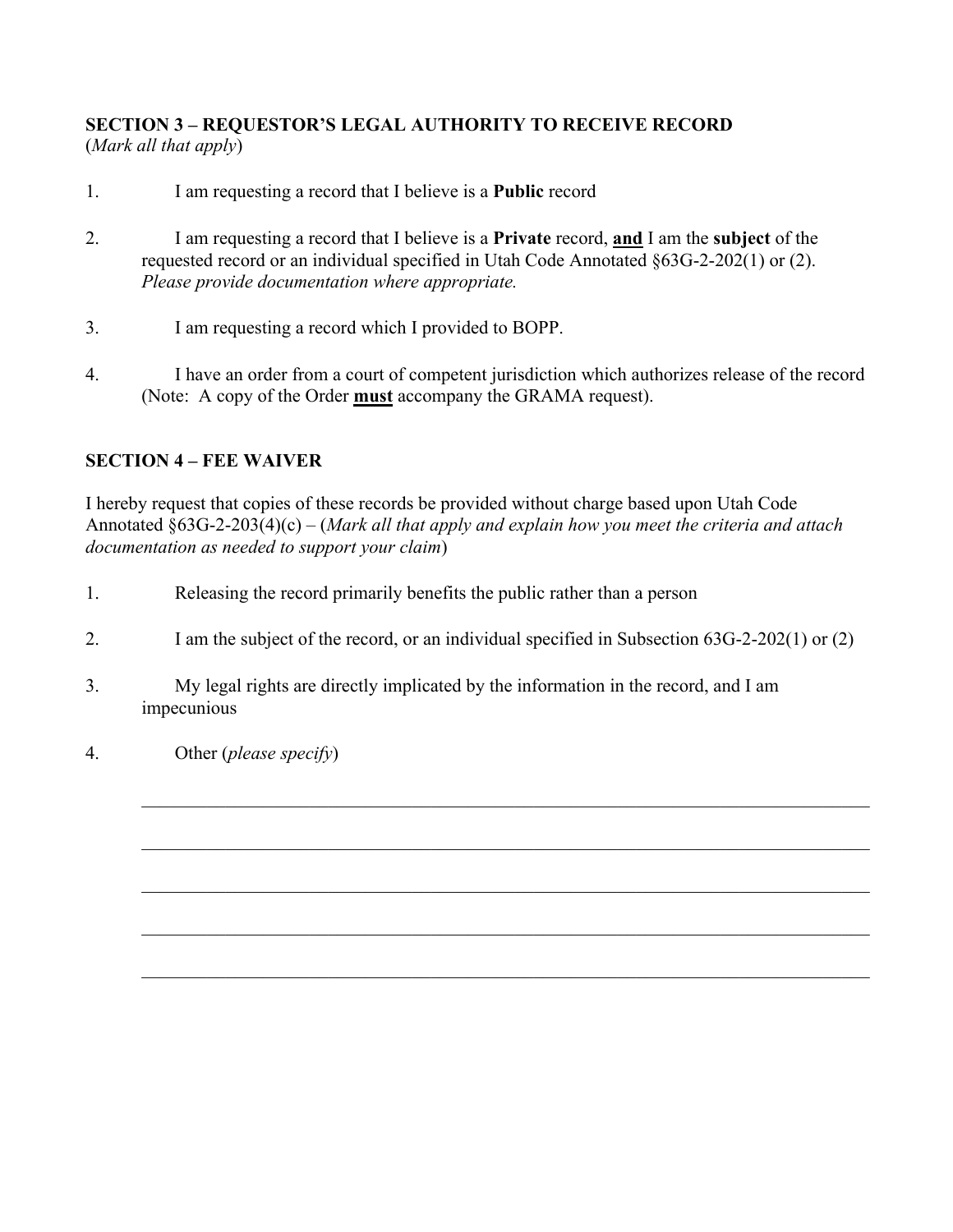#### **SECTION 5 – COSTS & CERTIFICATION**

I understand that there may be a fee for researching and/or copying records. I may be responsible to pay these costs prior to BOPP making copies. However, the fee may be waived if my indigent status is approved by BOPP (*see Section 4 above*). If there is a fee, BOPP will notify me.

1. I certify that all information provided in this document is true and correct

|               | Requestor's Signature                                                                                                                                                 | Date             |                                |  |
|---------------|-----------------------------------------------------------------------------------------------------------------------------------------------------------------------|------------------|--------------------------------|--|
|               | I hereby authorize BOPP to release the above requested record to the person identified below at<br>the address indicated                                              |                  |                                |  |
|               | (Name of Designated Recipient)                                                                                                                                        | (Street Address) |                                |  |
|               | $(City - State - Zip Code)$                                                                                                                                           |                  |                                |  |
|               |                                                                                                                                                                       |                  |                                |  |
|               | For records requests directing that offender records be released to persons other than the<br>offender, the offender's signature as required above must be notarized. |                  |                                |  |
|               |                                                                                                                                                                       |                  |                                |  |
|               | me, this $\qquad \qquad \text{day of} \qquad \qquad .20$                                                                                                              |                  |                                |  |
|               |                                                                                                                                                                       |                  |                                |  |
|               |                                                                                                                                                                       |                  |                                |  |
|               |                                                                                                                                                                       |                  |                                |  |
|               |                                                                                                                                                                       |                  | {Affix Notary Stamp/Seal Here} |  |
| NOTARY PUBLIC |                                                                                                                                                                       |                  |                                |  |